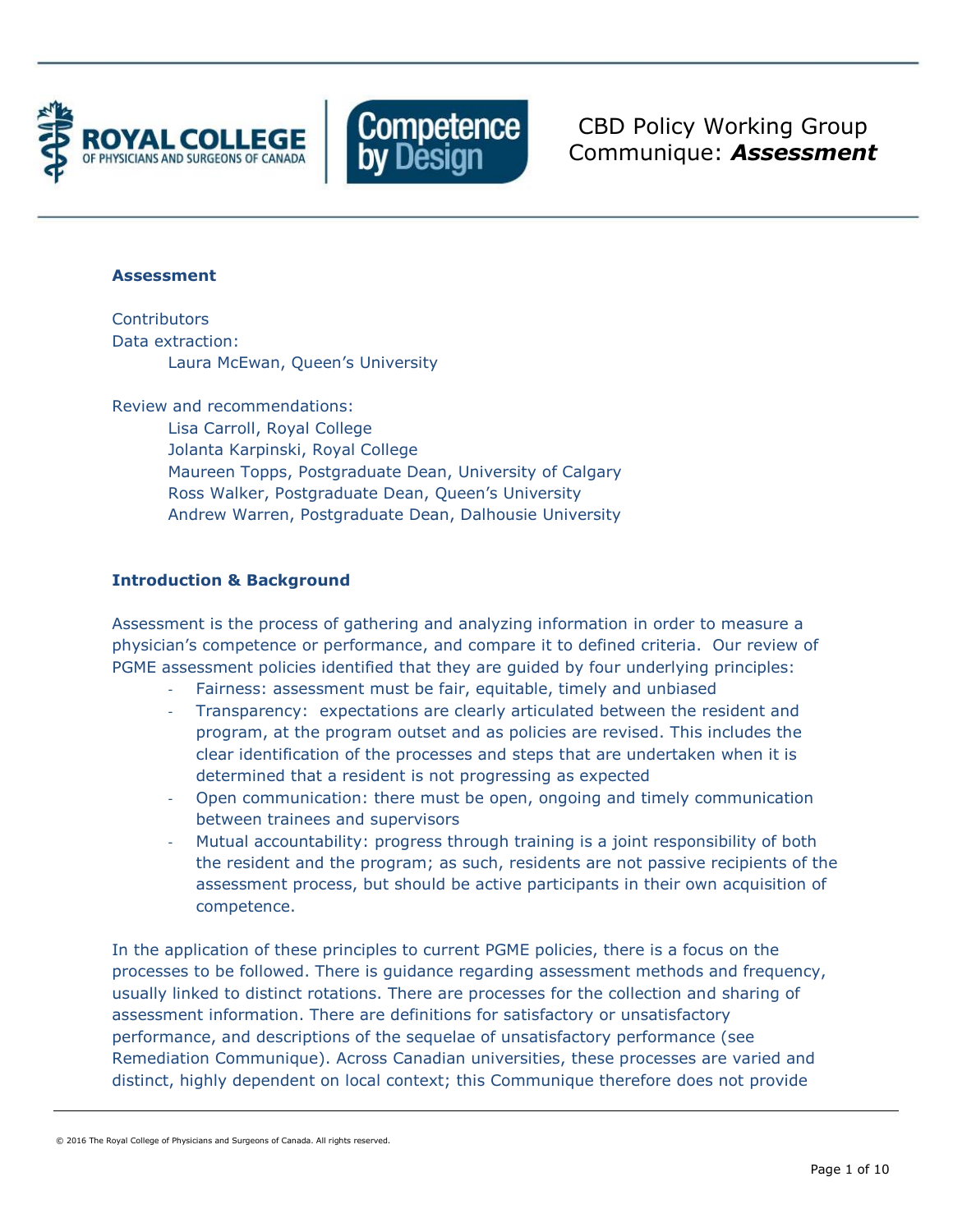specific guidance on assessment processes, recognizing that individual universities will need to adapt to their own circumstances.

As one of the core components of CBME, assessment practices are intended to support and document the progressive development of competencies. In CBD, there is a distinction between these two aims of assessment. Assessment for learning is formative, continuous, constructive and "low stakes"; its overall purpose is to guide and improve the learner's performance. Assessment for progression also provides guidance to improve learner performance, but integrates multiple sources of information and provides intermittent, summative decisions that compare performance to the expectations for progression. Assessment for certification describes the final summative decision that identifies that performance meets the national standards for certification; that competence has been demonstrated.

CBD also incorporates the principles of programmatic assessment (Schuwirth and Van der Vleuten, 2011). A program of assessment is an arrangement of individual methods of assessment, each purposefully chosen for their alignment with desired outcomes. Individual data points provide feedback to the learner. Multiple data points from diverse sources and methods are aggregated to make decisions about progress.

## **Process/Procedure/Methods**

Unlike previous reviews performed by the CBD Policy Working Group, data extraction for this topic had already been completed by Laura McEwan of Queen's University. The Working Group used that information as a basis for its discussions, adding a review of the assessment policies at two universities (Dalhousie University and University of Calgary) which had been updated since the time of that initial environmental scan.

The CBD Policy Working Group followed the other pre-defined steps to establish questions and considerations for the transition to CBME training practices. For a detailed description of the CBD Policy Working Group processes and procedures, please refer to the Methods section on page [**X**] within the Introduction.

## **Data extraction**

The template headings used to extract data from University policies are:

- Rotation attendance requirement
- Satisfactory Assessment
- Less-than satisfactory
- Role of Residency Training Committee (RTC)
- Promotion
- **Other**

© 2016 The Royal College of Physicians and Surgeons of Canada. All rights reserved.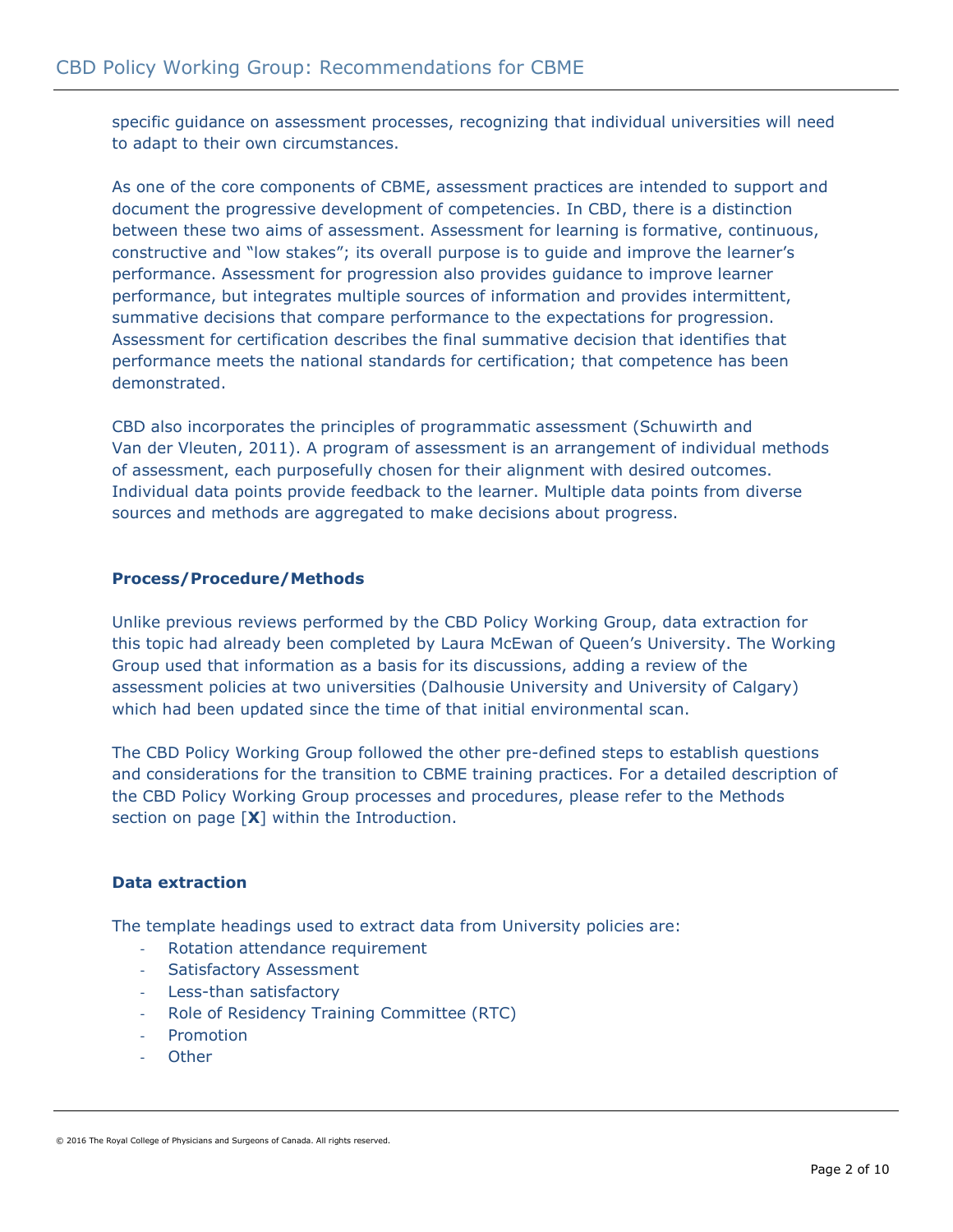# **Key terms and definitions**

| <b>Key terms</b>                          | <b>Other key terms</b>                                                                                                                   | <b>Definition</b>                                                                                                                                                                                                                                                                  |
|-------------------------------------------|------------------------------------------------------------------------------------------------------------------------------------------|------------------------------------------------------------------------------------------------------------------------------------------------------------------------------------------------------------------------------------------------------------------------------------|
|                                           | currently in use                                                                                                                         |                                                                                                                                                                                                                                                                                    |
| Rotation                                  | <b>Block</b><br>Training experience<br>Learning experience<br>Program element                                                            | An experience in a particular<br>environment or set of<br>environments selected/<br>designed to support the<br>learner's achievement of<br>competencies                                                                                                                            |
| Satisfactory assessment                   | Pass/Fail<br>Satisfactory/Unsatisfactory<br>Incomplete<br><b>Borderline</b>                                                              | Decisions about a learner's<br>standing/progress in training<br>based on assessment<br>information and completion<br>of required rotations                                                                                                                                         |
| <b>Educational Handover</b>               | Forward feeding<br>Forwarding of assessment<br>information                                                                               | A process by which<br>information about a trainee's<br>performance is shared with<br>future supervisors to facilitate<br>guidance and progress                                                                                                                                     |
| Learning Plan                             | <b>Structured learning</b><br>component                                                                                                  | An educational plan intended<br>to address identified areas for<br>improvement. The trainee is<br>given the opportunity to<br>review and discuss a learning<br>plan with their Program<br>Director.                                                                                |
| <b>Enhanced learning</b><br>opportunities |                                                                                                                                          | A modification to the usual<br>course of training to allow for<br>accelerated progress and/or<br>individualized training for<br>residents who are may or<br>may not be progressing as<br>expected.                                                                                 |
| <b>Competence Committee</b>               | <b>Residency Program</b><br>Committee (RPC)<br>Residency evaluation/<br>assessment subcommittee<br><b>Resident Progress Committee</b>    | Body responsible for<br>reviewing residents'<br>readiness for increasing<br>professional responsibility,<br>promotion and transition to<br>practice                                                                                                                                |
| <b>Academic Advisor</b>                   | Advisor, Educational Advisor,<br><b>Resident Advisor</b><br>Other associated terms:<br>Mentor, coach, primary<br>preceptor or supervisor | A faculty member who<br>establishes a longitudinal<br>relationship with a resident<br>for the purpose of monitoring<br>and advising with regards to<br>educational progress.<br>Academic advisors are not<br>required in CBD, but<br>programs may choose to<br>apply this approach |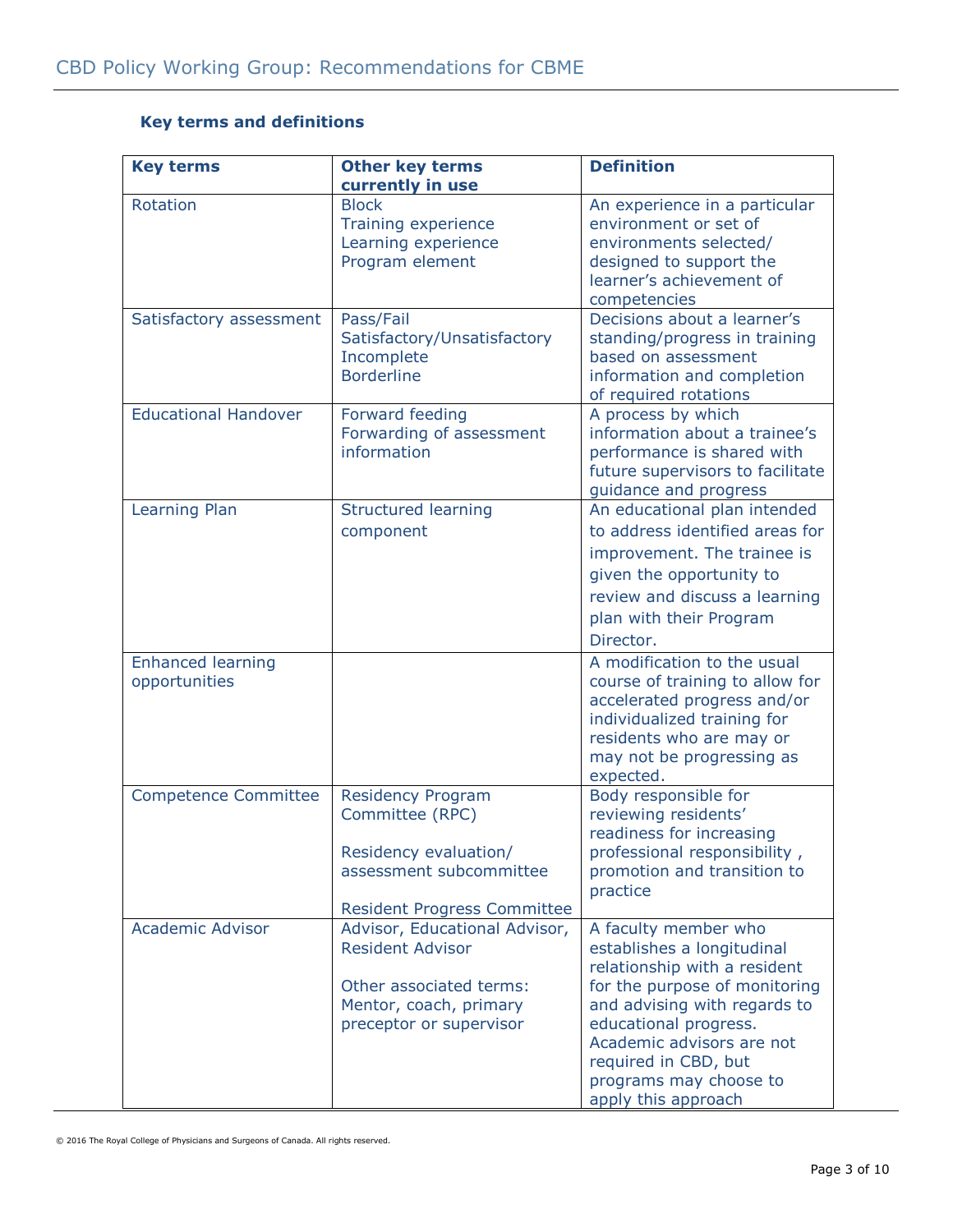## **Considerations and Recommendations for Post-Graduate Education Faculties**

Through the analysis of existing PGME policies, assessment-specific themes, including terminology, progress decision processes, organizational infrastructure and appeals processes that would be impacted by the change to CBME were identified. These themes, as discussed and outlined below, were considered in the context of the change to CBME and the resulting considerations and recommendations are provided to support future policy adaptation work at individual faculties.

#### *Terminology related to Assessment*

#### Rationale for Change

Current policies employ language that refers to specific weaknesses, deficiencies, borderline performance and assessment decisions that are satisfactory, unsatisfactory or represent failure. When there are concerns about performance, the trainee may be referred to as a resident in difficulty. In CBME, an approach of mastery learning is applied to individual performance with a focus on progression towards competence. The language currently in use is not consistent with this approach. At present, the terminology related to assessment is often perceived as adding a negative context to learning that should instead reflect a supportive, learner-centered approach.

Another example of this negative context is the proscription or limitation of "forward feeding" to subsequent supervisors (see definitions). This is perceived as being aligned with the principle of fairness, but may be contradictory to the principles of transparency, open communication and mutual accountability.

Current policies emphasize the in-training evaluation report (ITER) as an assessment method. In programmatic assessment, many methods of assessment may be used. In particular, CBD has removed the need to complete rotations as required in the Specific Training Requirements (STR); this requirement has been replaced by the need to document attainment of specific competencies, typically via achievement of Entrustable Professional Activities (EPAs) as documented in a portfolio. CBD has also removed the final in training evaluation (FITER) as a requirement for certification; instead, certification is based on completion of the national examination and all elements of the portfolio.

## Considerations and Recommendations

Alternative terminology is proposed, so as to be consistent with competency based approaches and reflect learner centered education. This includes:

a) To reflect a learner's competency attainment, language such as 'in progress' or 'achieved' is suggested (e.g. communication skills are in progress).

b) To describe progress in training and/or progression decisions, suggested language includes: learning trajectory, entrustment, or progressing as expected/not progressing as expected/failing to progress.

<sup>© 2016</sup> The Royal College of Physicians and Surgeons of Canada. All rights reserved.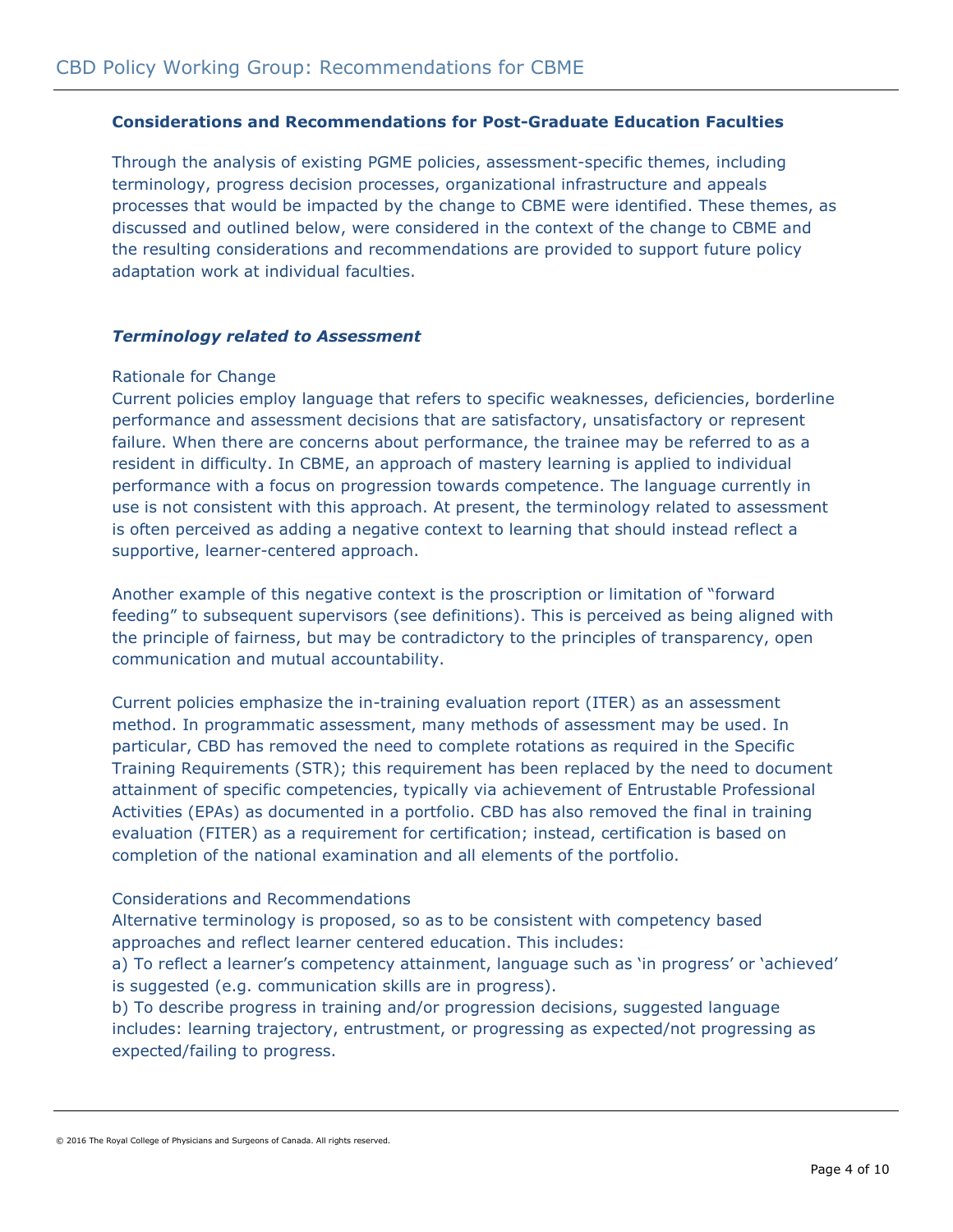c) The use of "individualized learning plans" to describe the training experiences that are designed to assist a resident's progress towards competency attainment. (See Remediation Communique for further discussion of this topic)

d) The use of "educational handover" to describe the sharing of a learner's competency attainment with other supervisors. This term alludes to the best practices followed in transitions of care from one provider to another, and emphasizes the principles of open communication and mutual accountability

In addition, it is recommended that universities review the descriptions, nature and breadth of the assessment methods described in assessment policies in the context of programmatic assessment. It is recognized that these terms may persist until all programs and residents have transitioned to CBD.

## *Terminology related to time based learning experiences*

#### *1. Frequency of assessment*

#### Rationale for change

Currently, many policies link a requirement for required frequency and timing of assessment to rotation-based time points (e.g. mid-rotation feedback, evaluations at end of rotation). CBME de-emphasizes time, and instead focuses on ensuring that observation and learner guidance is ongoing.

#### Considerations and Recommendations

While acknowledging that time-based rotations will continue to be an organizing structure for residency training, it is suggested that policies be modified to emphasize that assessment must be ongoing, with frequent documentation of low-stakes, observations, including in the workplace.

## *2. "Incomplete" rotations*

#### Rationale for change

In addition, many policies mandate completion of a specified proportion of allocated training time in a rotation. CBME de-emphasizes time, and, in CBD, specific training requirements are no longer described as time-based. Instead progression, promotion and certification in CBD are based on the documentation of discipline specific competencies.

## Considerations and Recommendations

As CBME focuses on the demonstration of competence, there may be no significance to an "incomplete" rotation if the competencies have been acquired. There may be a role for guidance regarding minimal time on a rotation in order to ensure patient safety, appropriate supervision, and opportunities for observation and assessment.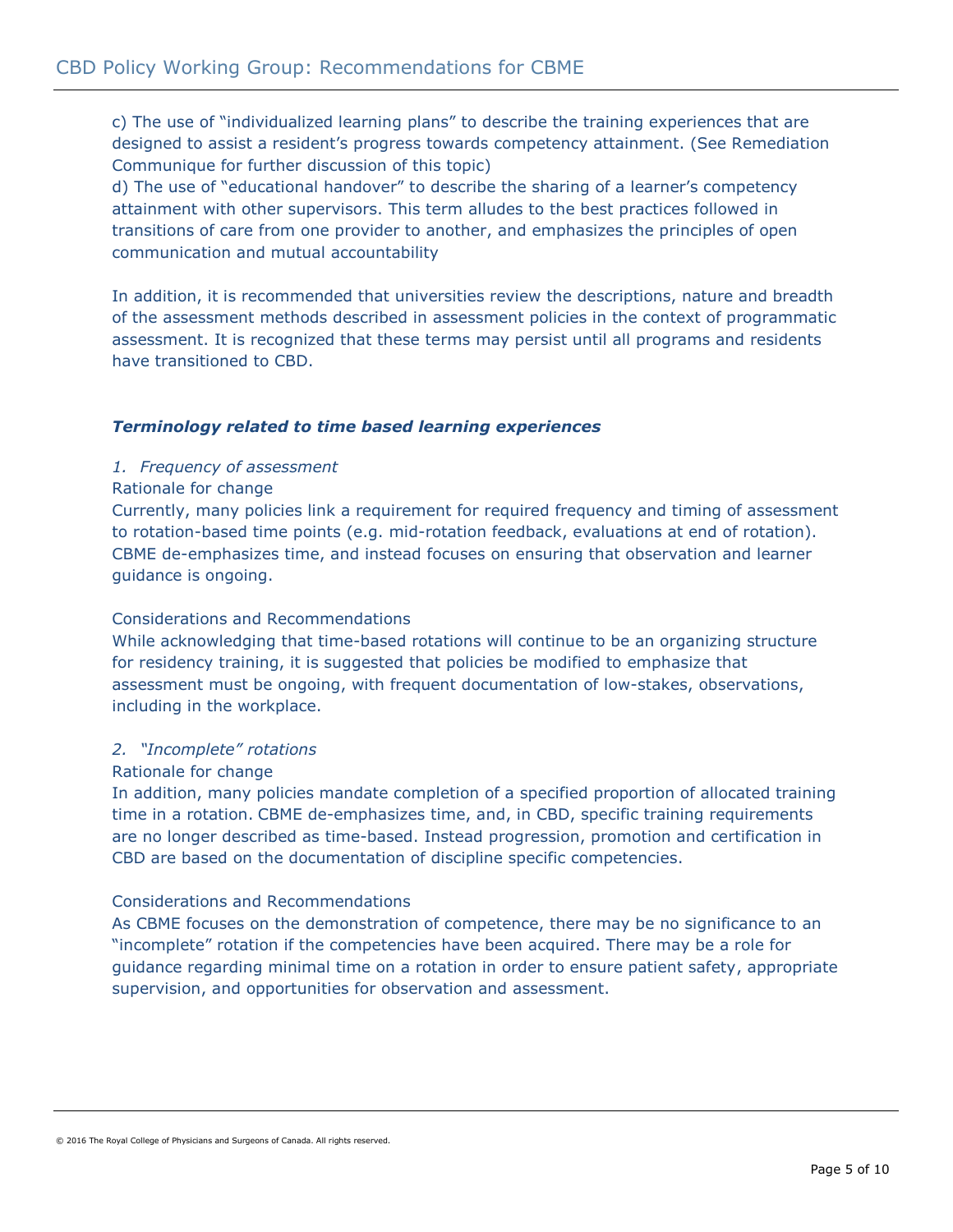## *Monitoring resident progress*

## *1. Developing a safe culture of assessment*

## Rationale for change

Current policies identify assessments as satisfactory or unsatisfactory; the underlying assumption is that the majority of assessments are satisfactory and residents progress through training. In CBME, assessment for learning presupposes that there will be frequent observations before the resident has achieved competence, and that these observations will be used to guide further learning.

## Considerations and recommendations

It is suggested that policies be modified to emphasize that assessment must be ongoing, with frequent documentation of observations. It is expected that some observations will identify that the resident has not yet achieved competence and needs further training. It is recommended that the terminology of satisfactory/unsatisfactory, pass/fail etc. be reconsidered (as previously discussed).

## *2. Rethinking the role of the ITER*

## Rationale for change

Current policies identify the successful completion of a rotation, as documented in the ITER, as the main form of the monitoring of a resident's progress. In CBME, the program of assessment includes multiple and diverse methods collecting information on a variety of competencies.

## Considerations and recommendations

Consideration should be given to the ITER and its role in CBME residency training. With programmatic assessment, the use of multiple methods and an increase in frequency of observation is expected to provide rich, diverse information about resident performance. With that background, the role of the ITER should be reconsidered to identify its ongoing purpose: whether it is a form of collation of information that is collected by other means or adds specific new information to the resident's portfolio. Alternative summary documents such as competence committee summaries and feedback may replace the ITERs as the building blocks of assessment for certification.

## *3. Maintaining competence*

## Rationale for change

CBME focuses on the acquisition and documentation of competency attainment; in CBD, this documentation focuses on the achievement of Entrustable Professional Activities. As residents progress through training, they will continue to participate in tasks with which they had previously been entrusted. There may be instances in which a supervisor identifies that a resident's performance indicates that entrustment is no longer appropriate. Similarly, there may be residents who have a leave from training and require reintegration. Current assessment policies do not describe a process for this eventuality.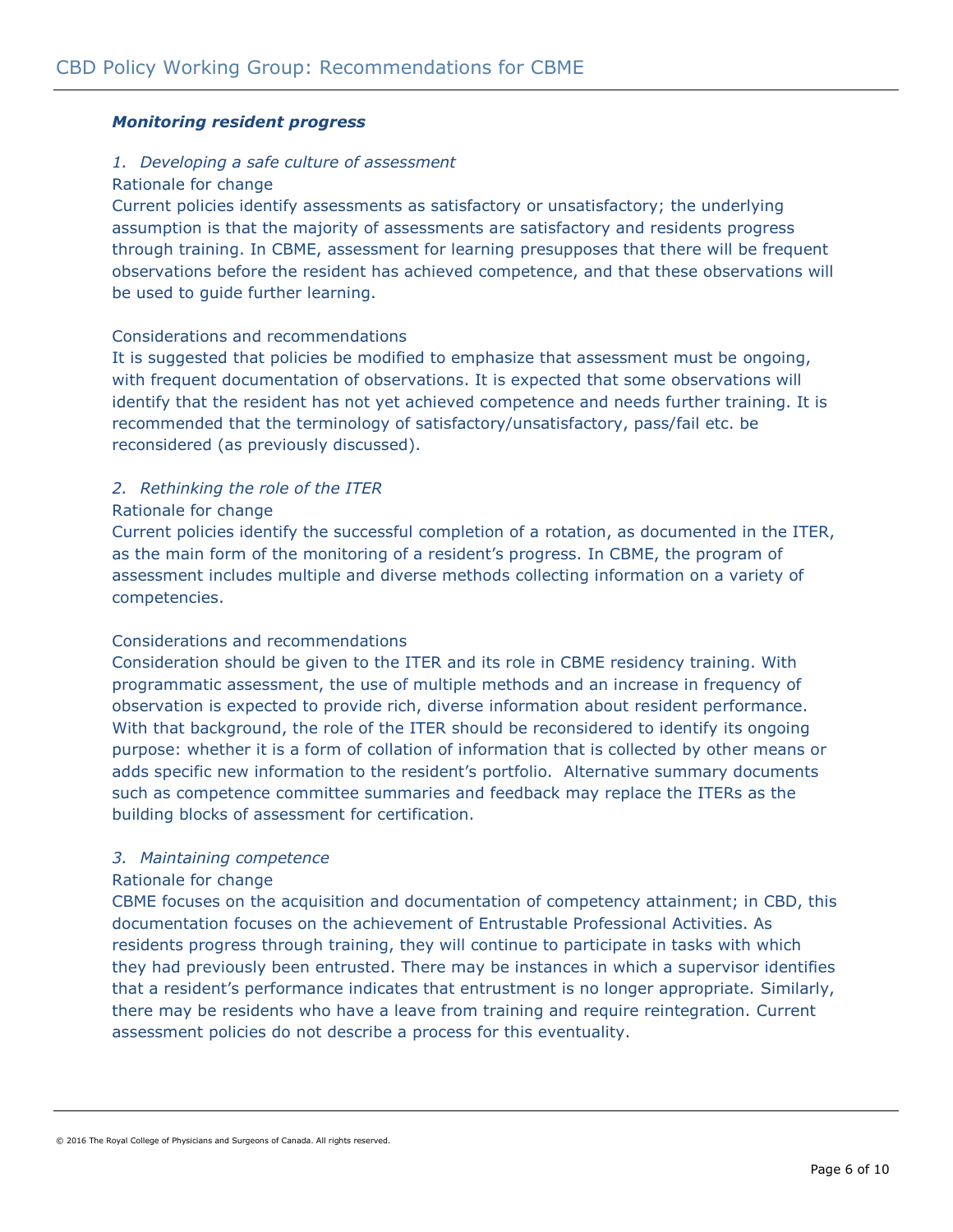## Considerations and recommendations

Consideration should be given to the potential to withdraw previously entrusted EPAs with guidelines for the process for withdrawal as well as process for individualized learning plans to support re-achievement of the competencies.

## *Making progress decisions*

#### *1. Types of progress decisions*

#### Rationale for change

Currently in PGME, progress though training is measured by the successful completion of rotations, as documented in an ITER. Assessment policies describe the process for these assessments. Residents move from year to year of postgraduate training via the successful completion of the rotations the program has assigned to them in that year. Residency program committees complete a FITER to signal that a resident has successfully completed the specific training requirements of the discipline and are ready for the certification examination and completion of training.

In CBD, specific training requirements are no longer described as time based rotations. Instead, progression, promotion and certification in CBD are based upon the documentation of the discipline specific competencies, which are laid out according to the [Competence](http://www.royalcollege.ca/portal/page/portal/rc/common/documents/canmeds/framework/competence_continuum_diagram_e.pdf)  [Continuum.](http://www.royalcollege.ca/portal/page/portal/rc/common/documents/canmeds/framework/competence_continuum_diagram_e.pdf)

#### Considerations and recommendations

Consideration should be given to the types of progress decisions that are required in a CBME program, to ensure that assessment policies provide appropriate guidance. These may include decisions about achievement of competency, EPA achievement, promotion from one stage to another in the Competence Continuum, readiness for the national examination and certification. The need for decisions about rotation completion and year to year promotion may not be required, though may need to be maintained in the short term due to contractual issues (residents may be paid by PGY level), and are within the discretion of the university. FITERs will no longer be provided.

In addition, CBD introduces a new category of progression that identifies those individuals whose acquisition of competencies is accelerated. These individuals may have the opportunity to complete training earlier than expected and/or may have the opportunity to pursue enhanced learning opportunities (see definitions) such as training in advanced skills or individual interests.

## *2. Basis for progress decisions and requirements for promotion* Rationale for change

Currently, the primary basis for progression through training is the successful completion of required rotations. With programmatic assessment, progress decisions are based on the integration and synthesis of information from multiple assessment methods and sources. In CBD, the basis for progress decisions is collected in the resident's portfolio and includes observations of EPAs as well as other discipline, university and/or program specific requirements.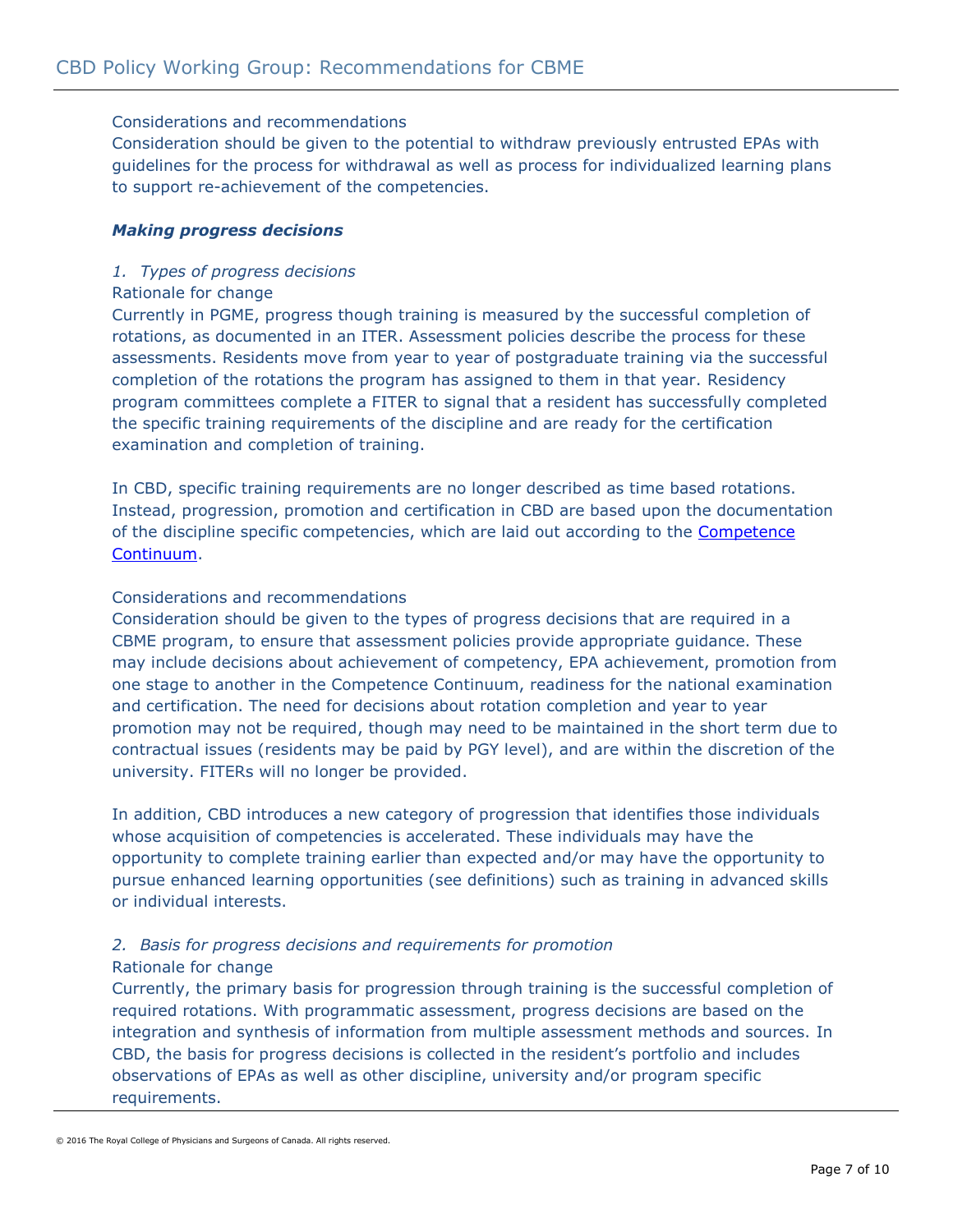## Considerations and recommendations

To maintain the principles of fairness and transparency, the basis for progress decisions and requirements for promotion must be clearly articulated and shared. In CBD, the national requirements will be shared through the Royal College. Consideration should be given to program and/or university specific requirements.

## *3. Process for progress decisions*

#### Rationale for change

In CBD, progress decisions are made by the Competence Committee which has a mandate to review residents' readiness for increasing professional responsibility, progress through the continuum, promotion and transition to practice. Royal College accreditation standards require review of resident progress at the end of each stage and at least twice a year.

## Considerations and recommendations

See discussion below re the organizational infrastructure and Competence Committees. In addition, consideration should be given to university and/or program specific timing and/or procedures for decision making.

## *Organizational infrastructure*

#### Rationale for Change

Currently, Resident Program Committees (or subcommittees) make decisions, often annual, about resident's promotion to the next postgraduate year (PGY). In CBME, assessment for progress decisions is based on multiple points of information and requires a process of integration and synthesis. Two new roles are proposed to support the resident and the program in this integration of information: the Competence Committee and the Academic Advisor (definitions page 3). The position of Academic Advisor is not mandatory within Royal College CBD programs. Royal College accreditation standards will require a Competence Committee in all CBD programs, and outline this committee's responsibilities.

## Considerations and Recommendations

#### *Competence Committees*

The Royal College has provided guidance documents, but each institution will need to clearly articulate and consider the role, membership, terms of reference and overall integration of a Competence Committee within the Faculty's infrastructure. This includes PGME oversight of the functioning of individual Competence Committees.

## *Academic Advisor*

Each institution will need to determine if the role of Academic Advisory is warranted, and if so, the role must be articulated, defined and aligned with the assessment policy and procedures. Consideration should be given as to whether there should be a common university-wide definition and approach, or if the requirement for and/or role-definition will be articulated at the program level, depending on program specific factors (i.e. variations in resident number, faculty number, program duration) and specifications relating to the CFPC and the Royal College.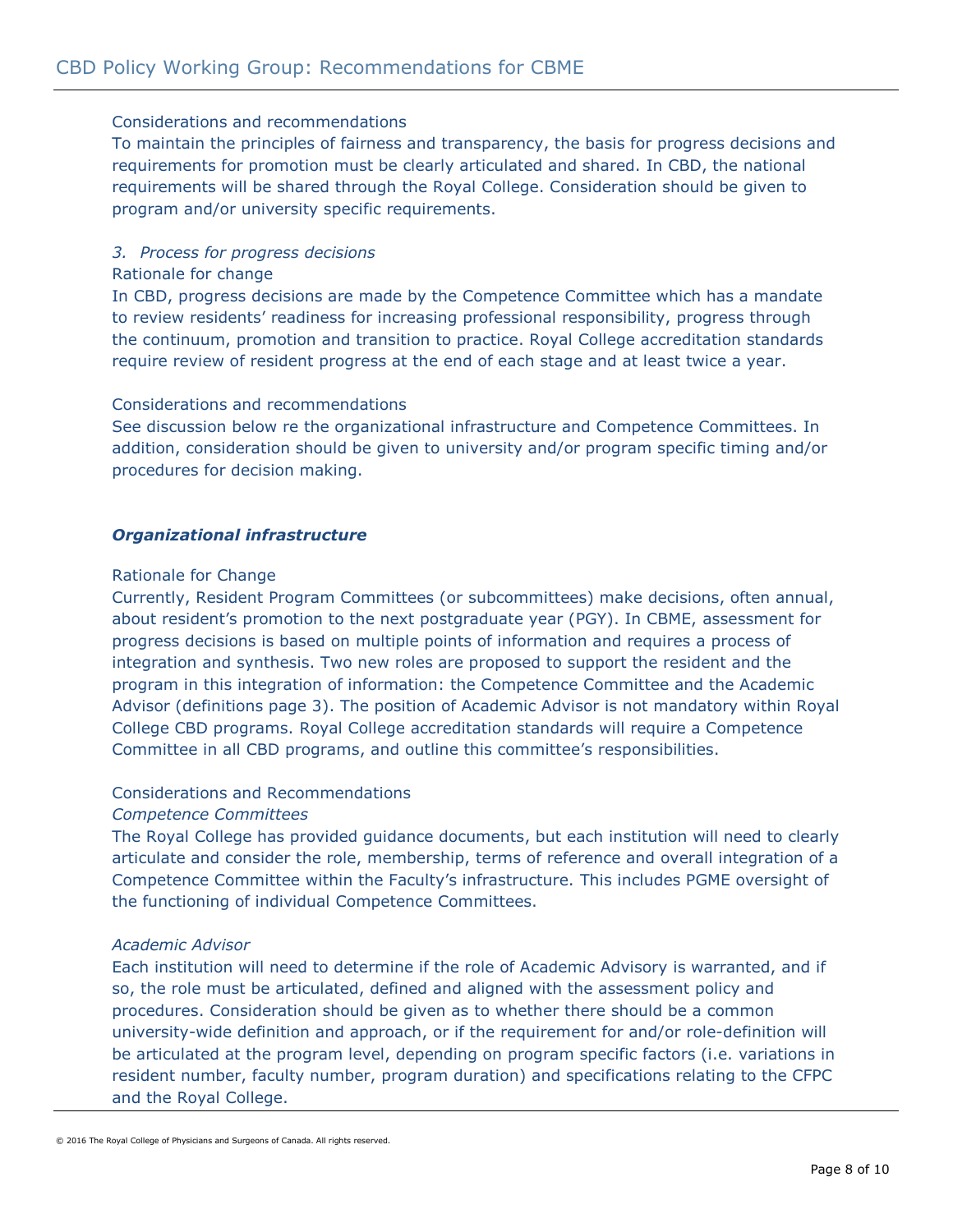## *Appeals*

## Rationale for change

The right to appeal a residency program or faculty decision related to assessment is supported by the principle of fairness. Currently, university policies related to appeals identify the process to follow, the consequences of appeal requests and decisions, and the nature of the matters which may be brought forward for appeal.

## Considerations and Recommendations

With the change to CBME and programmatic assessment, consideration must be given to which matters may be brought forward for appeal. In CBME, there is an expectation that the learner will often be observed before having achieved competence for the purposes of feedback and guidance, and that these observations are recorded and collected as individual data points. Decisions regarding progress rest with the Competence Committee in CBD, and are based on the integration and synthesis of information from multiple methods and sources.

It is recommended that universities consider which matters may be "appealable". These matters may be thought of in two categories; it is suggested that only the second category be open to appeal:

- "low stakes" observations (e.g. field note, encounter card) which provide data on performance but are aggregated for use in progress decisions. These may be thought of as individual data points.
- "higher stakes" decisions which aggregate data from multiple sources and which are linked to decisions regarding progress of training. These include Competence Committee decisions regarding achievement of an EPA, progress status, promotion to the next stage and recommendation for certification; as well as decisions made by the PGME committee and/or leadership, based on Competence Committee recommendations.

## **Considerations for other stakeholders**

Documentation and evidence of completion of rotations are currently kept for the purposes of verification of training. Consideration should be given to the requirement for ongoing document storage and management including whether to retain source documents on which progress decisions are made (e.g. daily observations) as opposed to summary decisions of progress.

## **Final Thoughts**

As CBME is gradually adopted, a potential consequence of the adapted assessment requirements is that there may be a greater number of learners who fail to progress, who are unable to achieve competence and/or who are unable to do so in a reasonable time frame. There is some concern that this will result in an increased pool of residents who are unable to successfully complete training, which will have significant personal impact and may have resource and system-level impact for the institution as well as for regulators and ministries. Consideration should be given to develop and/or identify additional career counselling opportunities to provide those residents with resources to explore other careers